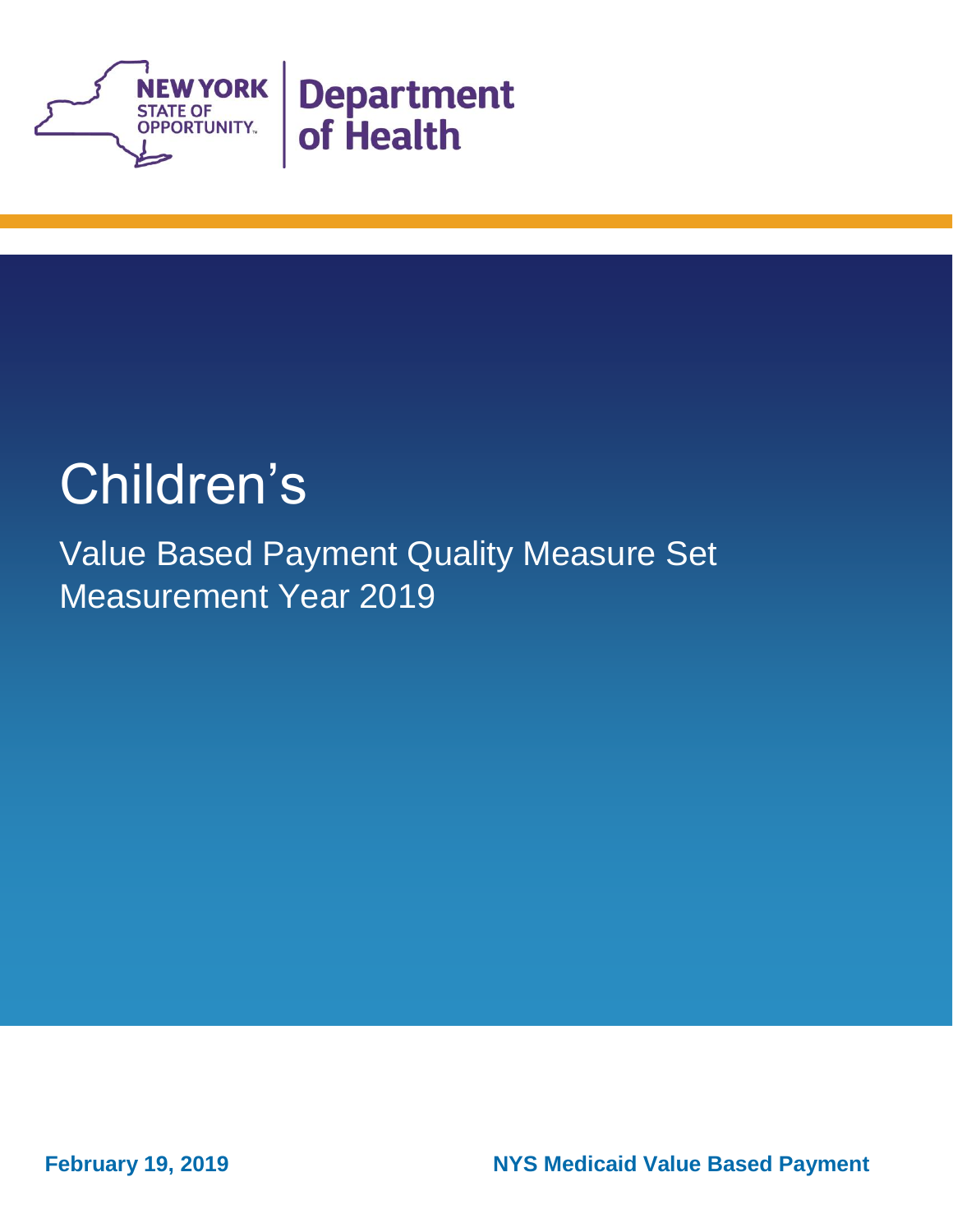

#### **INTRODUCTION**

 The Measurement Year (MY) 2019 Children's Quality Measure Set was created in collaboration with the Children´s Health Value Based Payment (VBP) Subcommittee and Clinical Advisory Group (CAG), as well as the New York State (NYS) Value Based Payment (VBP) Workgroup. The goal of this measure set is to align with measure sets put forth in the Delivery System Reform Incentive Payment (DSRIP) Program, for the Quality Assurance Reporting Requirements (QARR), and the designed to encourage providers to meet high standards of patient-centered clinical care and coordination across multiple care settings for the child and adolescent population. Merit-based Incentive Payment System (MIPS), where applicable. The Children's measure set was

## **INTRODUCTION OF CHILDREN'S MEASURES**

 The Children's Health CAG convened in 2016-2017 and presented its final recommendations to the VBP Workgroup in October of 2017. Development of the committee's performance measure sets was shaped by four criteria:

- • The measure is relevant to one of the strategies identified to achieve a particular "North Star" goal.
- • The measure is evidence-based (i.e., has been tested for validity and reliability, and, preferably, is endorsed for use by the National Quality Forum).
- • The measure is feasible for providers to use and report with minimal additional burden (i.e., does not require expensive medical records review or sophisticated health information technology capacity).
- • The final recommended measure set should prioritize outcome measures, followed by intermediate outcome measures, and then process measures.

 The committee developed a Universal Child Measure Set that would be applicable to any Total Care for General Population (TCGP), Integrated Primary Care (IPC), or Pediatric Primary Care Capitation (PPCC) VBP arrangement. This set totaled 20 measures, 13 of which are recommended as Category 1. The full [Value Based Payment for Children Report to NYS Medicaid VBP Workgroup](https://www.health.ny.gov/health_care/medicaid/redesign/dsrip/vbp_library/docs/2017-09-12_child_cag.pdf) can be found on [www.health.ny.gov.](http://www.health.ny.gov/)

## **MEASURE SELECTION AND FEASIBILITY**

 Beginning in June of 2017, the State initiated monthly meetings of the VBP Measure Support Task Force and arrangement-level Sub-teams. The goal of the Task Force and Sub-teams is to make recommendations to the State to support and inform the Annual Measure Review Cycle. Members of the Task Force include professionals from various Managed Care Organizations (MCOs), VBP Pilot Contractors, Clinical Subject Matter Experts, and State Agencies, along with other professionals who have experience in quality measurement and health information technology. The Task Force provides feedback to the Department of Health (DOH) on quality measure feasibility, reporting, and calculation.

 During the spring and summer of 2018, the Children´s Health VBP Subcommittee and Children's Health CAG reconvened and made recommendations to the State on quality measures, data collection, data reporting, and support required for providers to be successful in a VBP environment.

 Upon receiving the CAG recommendations and Task Force feedback, the State defined a final list of measures for consideration for MY 2019. For MY 2019, 20 measures have remained unchanged and one measure has been added, culminating in a total of 21 Category 1 and 2 Children's Quality Measures.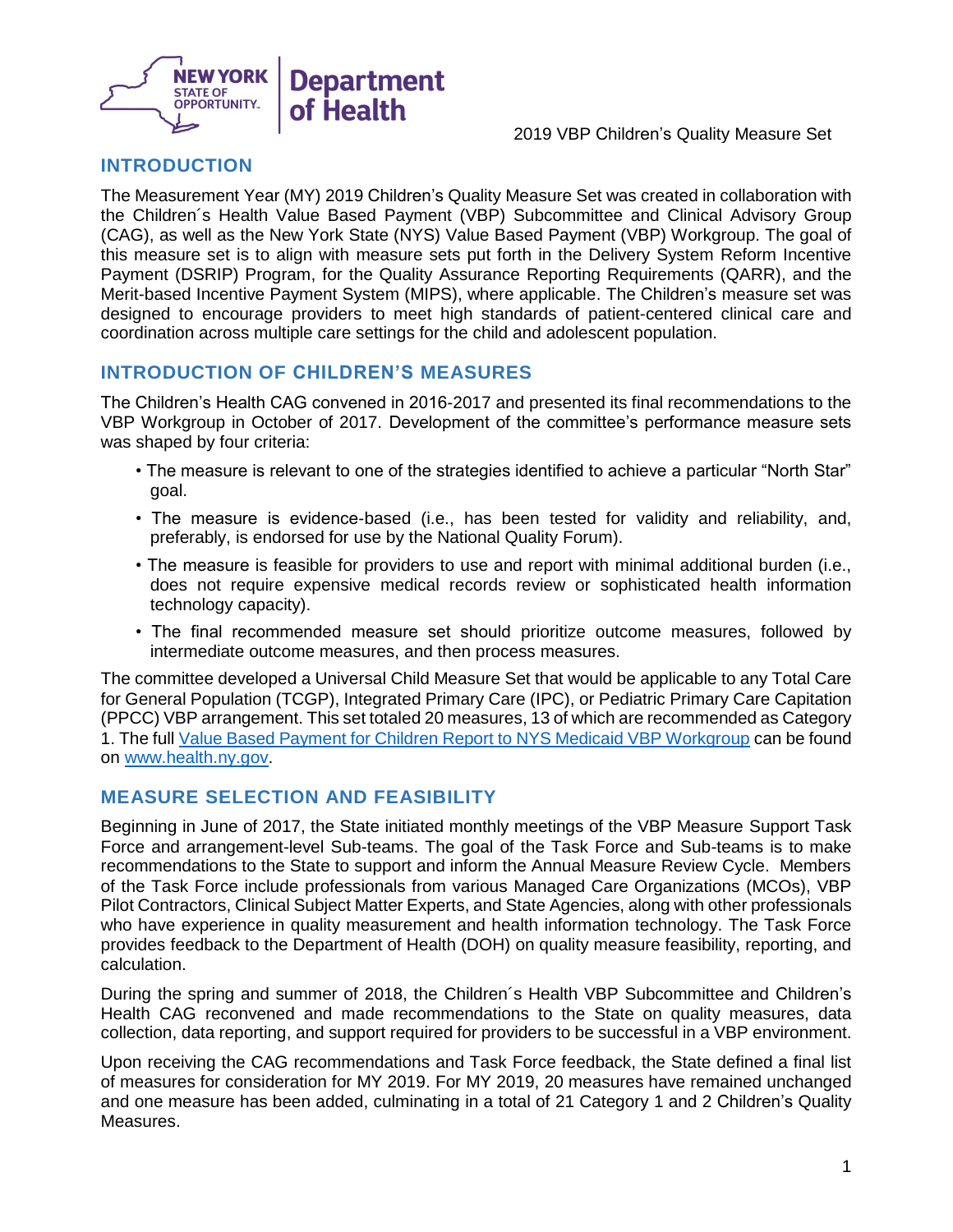

#### **MEASURE CLASSIFICATION**

 Each measure has been designated by the State as Category 1, 2, or 3 with associated for future use in VBP Arrangements. The measures below are classified by category based on an assessment of reliability, validity, and feasibility, and according to suggested method of use (either Pay for Reporting (P4R) or Pay for Performance recommendations for implementation and testing (P4P)).

#### **Category 1**

Category 1 quality measures as identified by the

#### 2019 VBP Children's Quality Measure Set



 CAGs and accepted and deemed reportable by the State are to be reported by VBP Contractors to the MCOs. These measures are also intended to be used to determine the amount of shared savings for which VBP contractors are eligible<sup>1</sup>. At least one Category 1 P4P measure must be included in a VBP contract.

The State classified each Category 1 measure as either P4P or P4R:

- • **P4P** measures are intended to be used in the determination of shared savings amounts for which VBP Contractors are eligible. In other words, these are the measures on which payments in VBP contracts may be based. Measures can be included in both the determination of the target budget and in the calculation of shared savings for VBP Contractors.
- • **P4R** measures are intended to be used by the MCOs to incentivize VBP Contractors for reporting data to monitor quality of care delivered to members under a VBP contract. Incentives for reporting should be based on timeliness, accuracy, and completeness of data. Measures can be reclassified from P4R to P4P or vice versa through annual CAG and State review or as determined by the MCO and VBP Contractor.

 Not all Category 1 measures will be reportable for the measurement year, as reporting on some of these measures will be phased in over the next few years. Please see the *2019 Value Based*  Payment Reporting Requirements Technical Specifications Manua<sup>p</sup> for details as to which measures must be reported for the measurement year. This manual will be updated annually each fall, in line with the release of the final VBP measure sets for the subsequent year.

#### **Categories 2 and 3**

 $\overline{a}$ 

 Category 2 measures have been accepted by the State based on agreement of clinical importance, validity, and reliability, but flagged as presenting concerns regarding implementation feasibility. Some of these measures have been further investigated in the VBP Pilots. The State has discussed

<sup>1</sup> New York State Department of Health, Medicaid Redesign Team, A Path Toward Value Based Payment: Annual Update, November 2017. [\(Link\)](https://www.health.ny.gov/health_care/medicaid/redesign/dsrip/vbp_library/index.htm) 

<sup>&</sup>lt;sup>2</sup> 2019 Value Based Payment Reporting Requirements; Technical Specifications Manual, *Nov 2018,* File found in the Quality Measures tab. [\(Link\)](https://www.health.ny.gov/health_care/medicaid/redesign/dsrip/vbp_library/index.htm)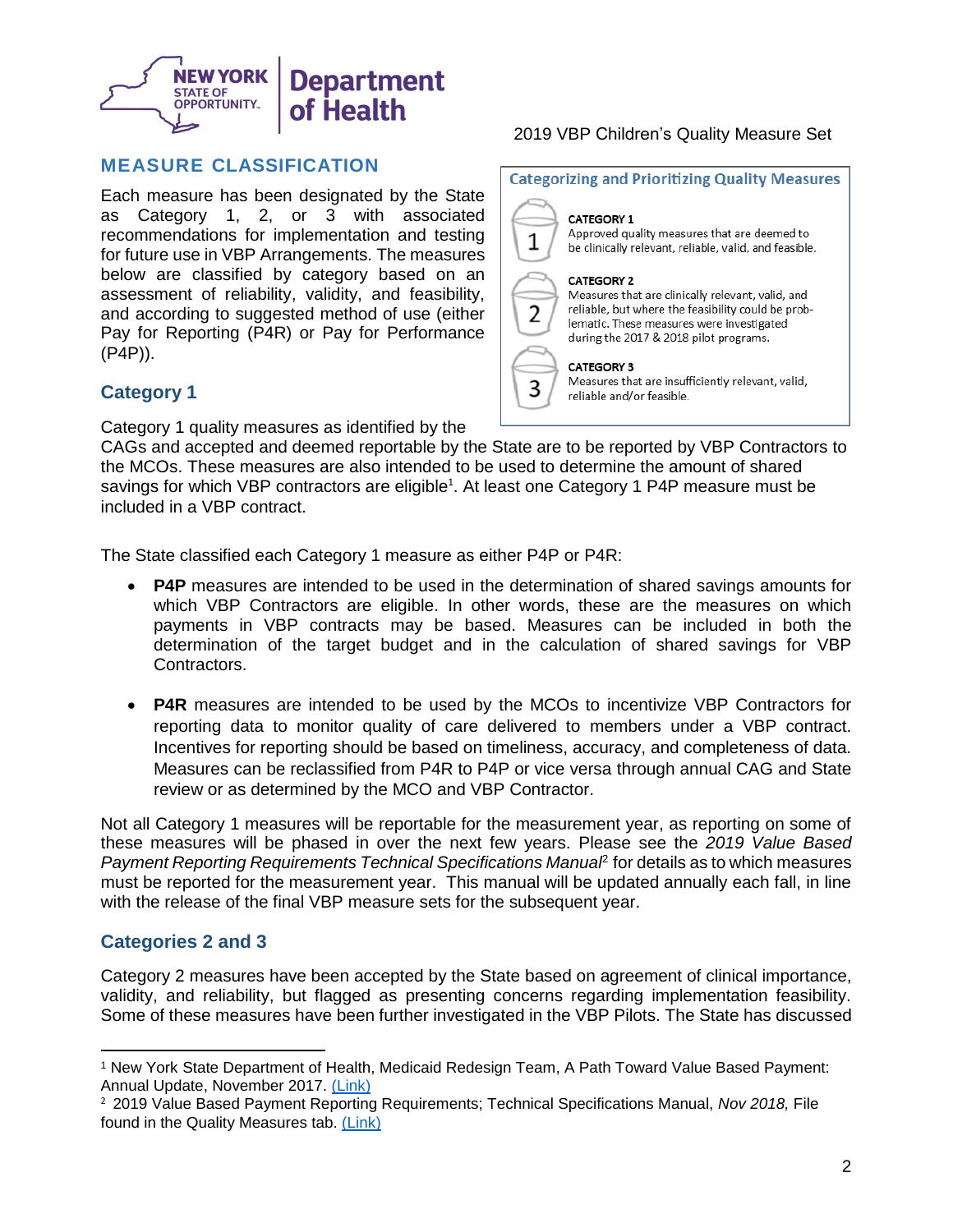

 measure testing approaches, data collection, and reporting requirements with VBP Pilots as a part of the Measure Support Task Force.

 additional concerns including accuracy or reliability when applied to the attributed member population for an arrangement, therefore Category 3 measures are not included in the measure set. Measures designated as Category 3 were identified as unfeasible at this time or as presenting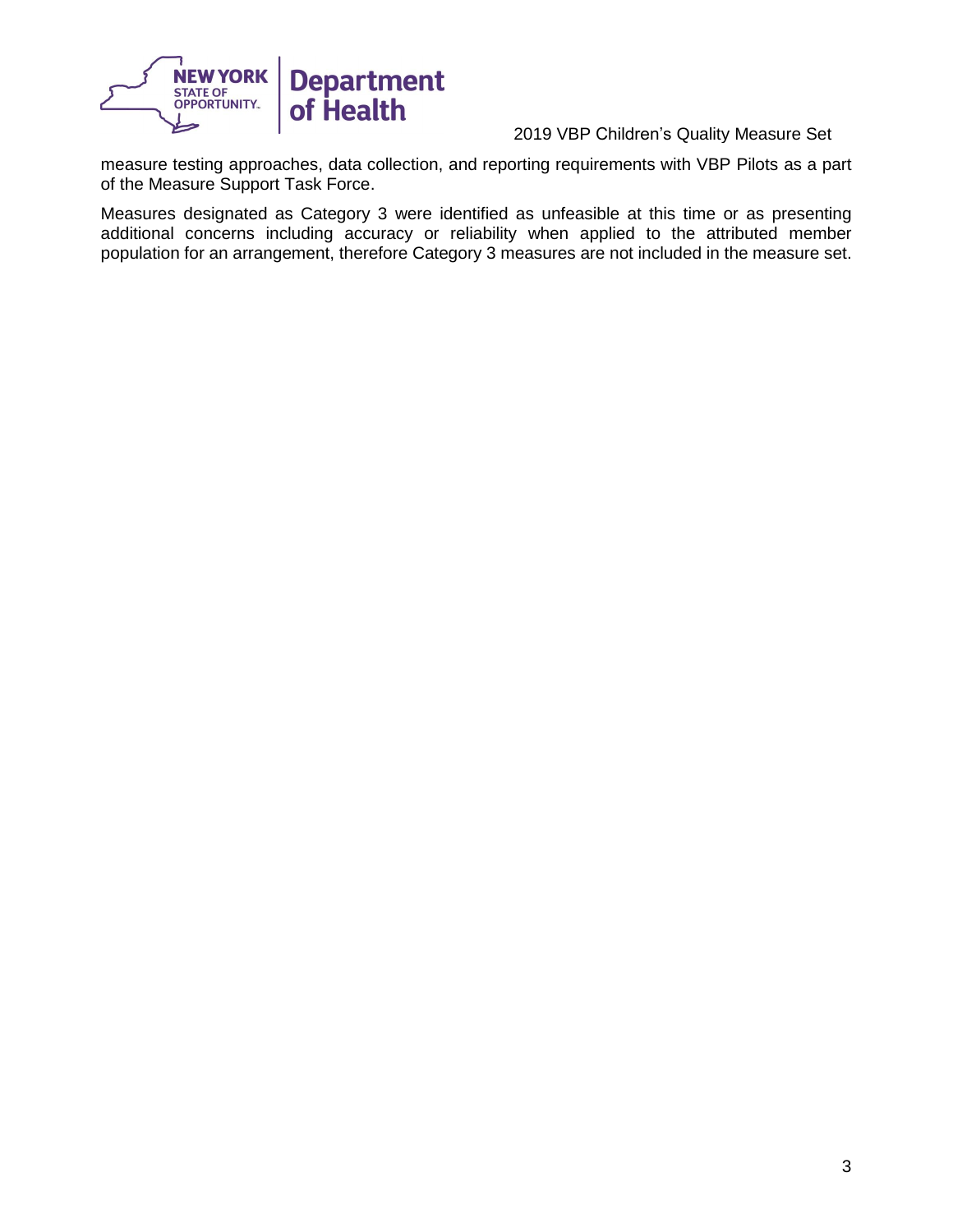

### **MEASUREMENT YEAR 2019 QUALITY MEASURE SET**

 recommendations for MY 2019. Note that measure classification is a State recommendation and implementation is to be determined between the MCO and VBP Contractor. The measures and State-determined classifications provided on the following pages are

 Measure sets and classifications are considered dynamic and will be reviewed annually. Updates will include measure additions, deletions, recategorizations, and/or reclassifications from P4R to P4P or vice versa, based on experience with measure implementation in the prior year. During 2019, the CAGs and the VBP Workgroup will re-evaluate measures and provide recommendations for MY 2020. Please see <u>Appendix A</u> for a full list of these changes.

 *Note: Additional changes have been made to the names for some of the measures presented below to ensure alignment with the naming conventions used by the official measure steward. There have not been any changes to the measure specifications associated with these name changes.*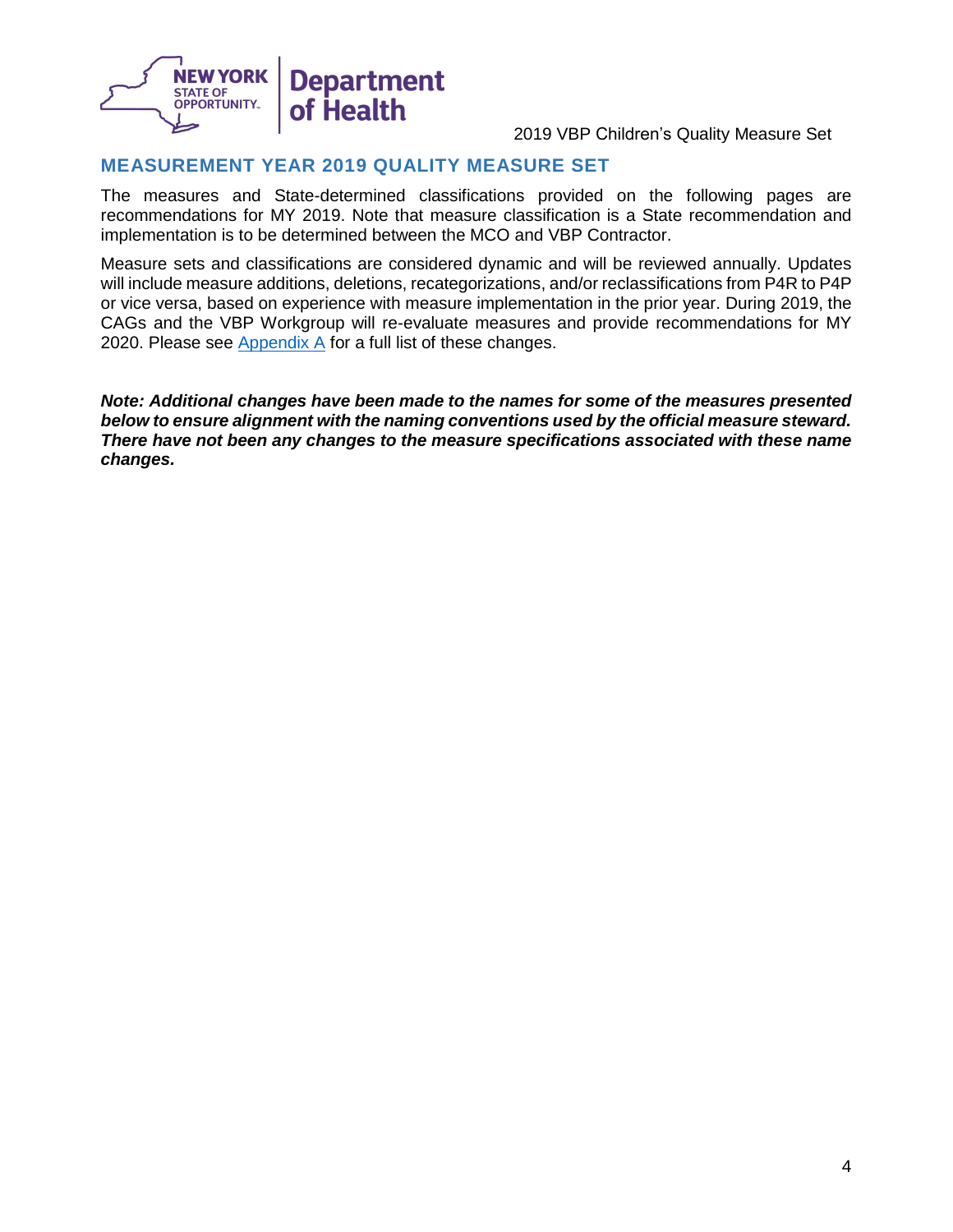

## **Category 1**

 alphabetically, and includes measure title, measure steward, the National Quality Forum (NQF) number and/or other measure identifier (where applicable), and State-recommended classification for measure use. The measure set is redlined to highlight changes made between MY 2018 and MY 2019. Additions are made in red text while deletions are made with a strikethrough. There are no deletions between the MY 2018 and MY 2019 Children's Measure sets. The table below displays the Category 1 MY 2019 Children's Quality Measure Set, arranged

| <b>Children's Measures</b>                                                                                                                                                                                  | <b>Measure</b><br><b>Steward</b> | <b>Measure</b><br><b>Identifier</b> | <b>Classification</b> |
|-------------------------------------------------------------------------------------------------------------------------------------------------------------------------------------------------------------|----------------------------------|-------------------------------------|-----------------------|
| (PDI) #14 Asthma Admission Rate (PDI 14)                                                                                                                                                                    | <b>AHRQ</b>                      | <b>NQF 0728</b>                     | P <sub>4</sub> R      |
| Adolescent Preventive Care - Assessment,<br>counseling, or education on risk behaviors and<br>preventive actions associated with: 1) sexual<br>activity, 2) depression, 3) tobacco use, 4)<br>substance use | <b>NYS</b>                       |                                     | P <sub>4</sub> R      |
| <b>Adolescent Well-Care Visits (AWC)</b>                                                                                                                                                                    | <b>NCQA</b>                      |                                     | P <sub>4</sub> R      |
| <b>Annual Dental Visit</b>                                                                                                                                                                                  | <b>NCQA</b>                      | <b>NOF 1388</b>                     | P <sub>4</sub> R      |
| <b>Asthma Medication Ratio</b>                                                                                                                                                                              | <b>NCQA</b>                      | <b>NQF 1800</b>                     | P <sub>4</sub> P      |
| Childhood Immunization Status - Combination 3                                                                                                                                                               | <b>NCQA</b>                      | <b>NQF 2372</b>                     | P <sub>4</sub> P      |
| <b>Chlamydia Screening</b>                                                                                                                                                                                  | <b>NCQA</b>                      | <b>NQF 0033</b>                     | P <sub>4</sub> P      |
| Follow-up Care for Children Prescribed ADHD<br><b>Medication</b>                                                                                                                                            | <b>NCQA</b>                      | <b>NQF 0108</b>                     | P <sub>4</sub> R      |
| Immunization for Adolescents - Combination 2                                                                                                                                                                | <b>NCQA</b>                      | <b>NQF 1407</b>                     | P <sub>4</sub> P      |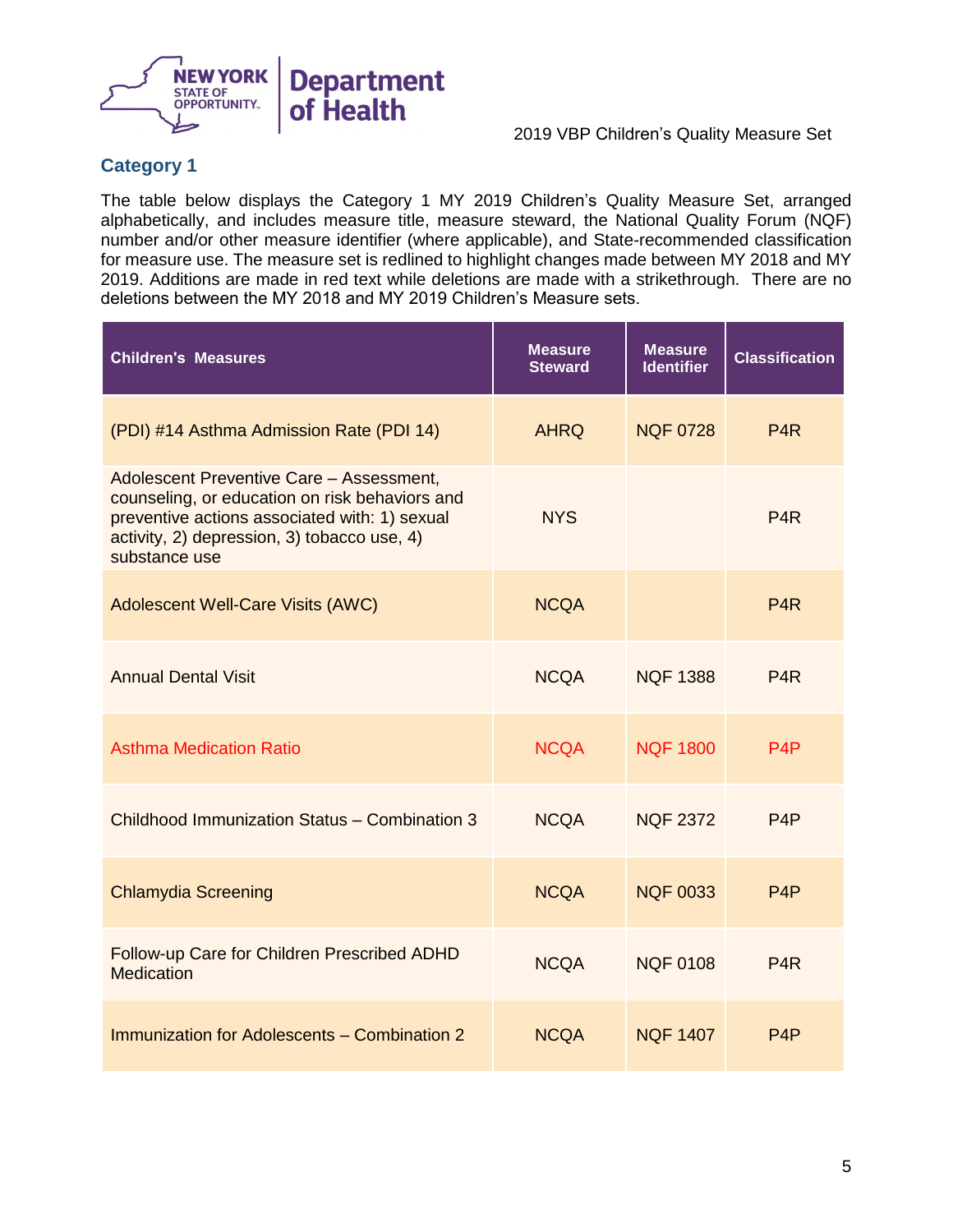

| <b>Children's Measures</b>                                                                              | <b>Measure</b><br><b>Steward</b> | <b>Measure</b><br><b>Identifier</b> | <b>Classification</b> |
|---------------------------------------------------------------------------------------------------------|----------------------------------|-------------------------------------|-----------------------|
| Medication Management for People with Asthma                                                            | <b>NCQA</b>                      | <b>NQF 1799</b>                     | P <sub>4</sub> P      |
| <b>Preventive Care and Screening: Screening for</b><br><b>Clinical Depression and Follow-Up Plan</b>    | <b>CMS</b>                       | <b>NQF 0418</b>                     | P <sub>4</sub> R      |
| Weight Assessment and Counseling for Nutrition<br>and Physical Activity for Children and<br>Adolescents | <b>NCQA</b>                      | <b>NQF 0024</b>                     | P <sub>4</sub> P      |
| Well-Child Visits in the 3rd, 4th, 5th, and 6th<br>Year                                                 | <b>NCQA</b>                      | <b>NQF 1516</b>                     | P <sub>4</sub> R      |
| Well-Child Visits in the First 15 Months of Life                                                        | <b>NCQA</b>                      | <b>NQF 1392</b>                     | P <sub>4</sub> P      |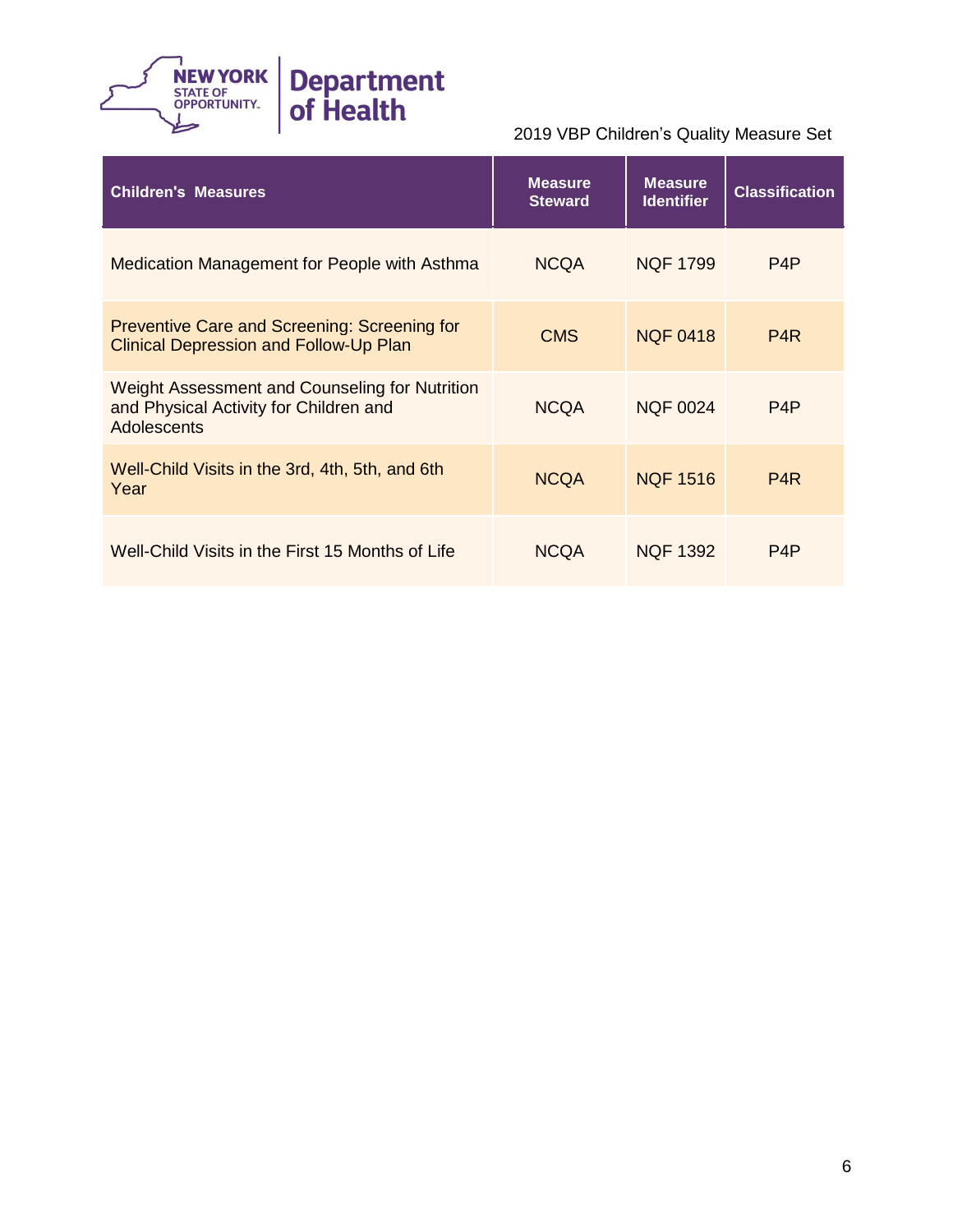

## **CATEGORY 2**

 The table below displays the Category 2 MY 2019 Children's Quality Measure Set and includes measure title, measure steward, and the NQF number and/or other measure identifier (where applicable). All Category 2 measures are classified as P4R in MY 2019. The measure set is redlined to highlight changes made between MY 2018 and MY 2019. There are no changes to the Category 2 Children's measure set for 2019.

| <b>Children's Measures</b>                                                                   | <b>Measure Steward</b>                       | <b>Measure Identifier</b> |
|----------------------------------------------------------------------------------------------|----------------------------------------------|---------------------------|
| Developmental Screening in the First Three<br><b>Years of Life</b>                           | Oregon Health & Science<br><b>University</b> | <b>NQF 1448</b>           |
| Follow-up After Emergency Department Visit<br>for Alcohol and Other Drug Dependence          | <b>NCQA</b>                                  | 2605                      |
| <b>Follow-up After Emergency Department Visit</b><br>for Mental Illness                      | <b>NCQA</b>                                  | 2605                      |
| <b>Maternal Depression Screening</b>                                                         | <b>NCQA</b>                                  | 1401                      |
| Screening for Reduced Visual Acuity and<br><b>Referral in Children</b>                       | <b>CMS</b>                                   | 2721                      |
| <b>Topical Fluoride for Children at Elevated</b><br><b>Caries Risk, Dental Services</b>      | <b>ADA</b>                                   | 2528                      |
| Use of First-Line Psychosocial Care for<br><b>Children and Adolescents on Antipsychotics</b> | <b>NCQA</b>                                  | 2801                      |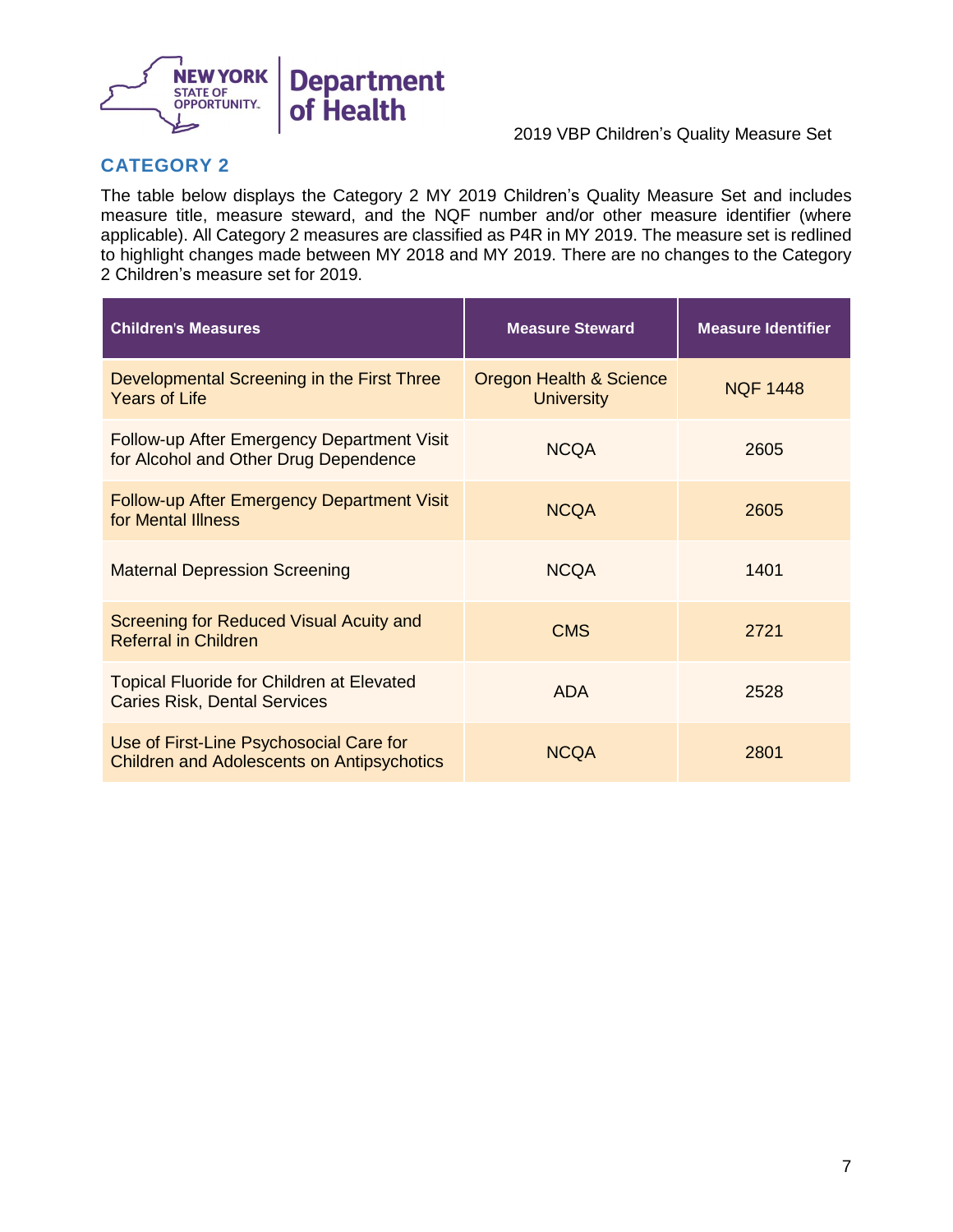

# <span id="page-8-0"></span>**Appendix A**